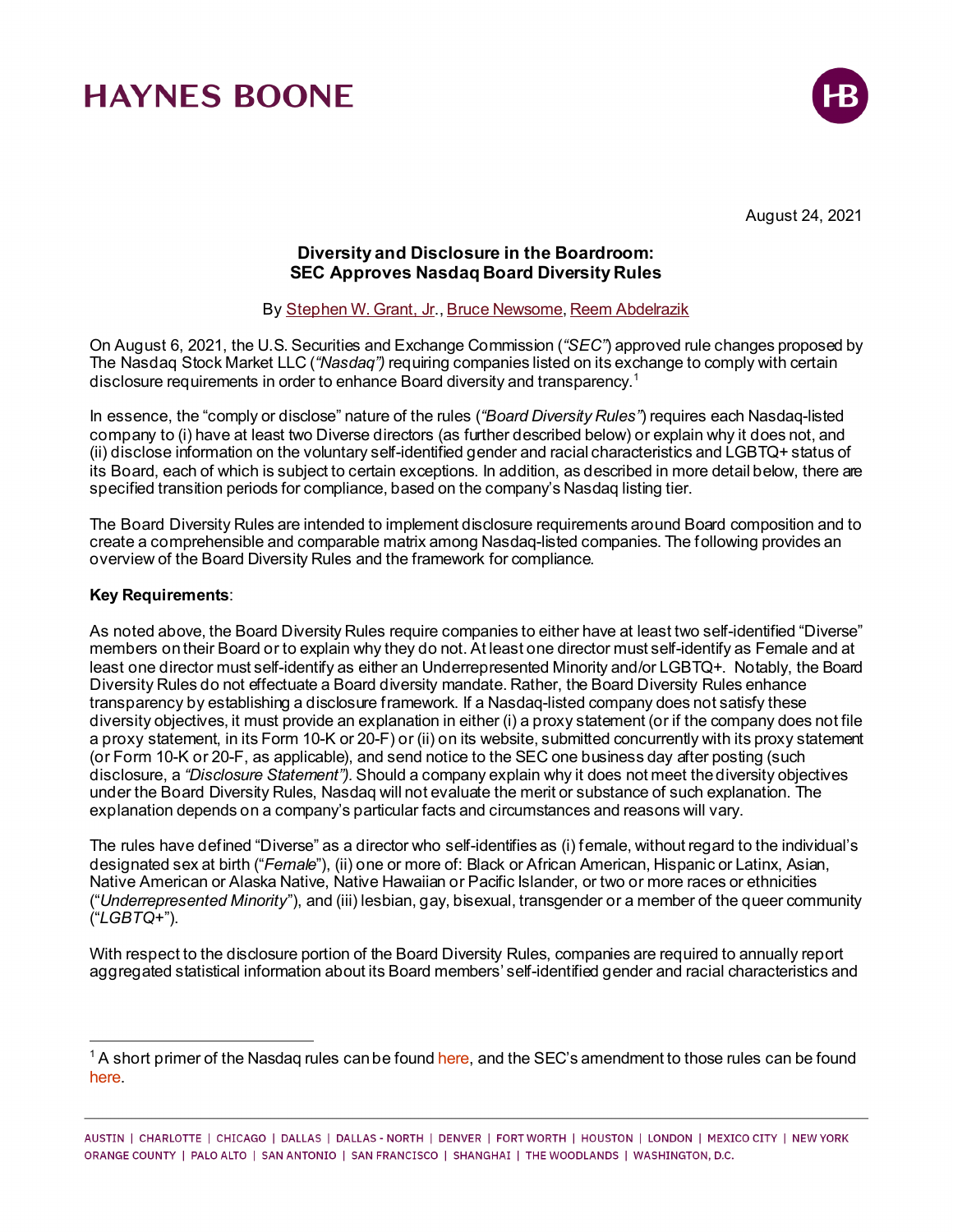self-identification as LGBTQ+ using the provided matrix or a substantially similar format.<sup>[2](#page-1-0)</sup> This disclosure must be made in a searchable format in an applicable Disclosure Statement.

#### **Special Accommodations**:

Certain kinds of entities will have more flexibility in meeting the diversity objectives of the Board Diversity Rules.

#### *Smaller Reporting Companies*:

Companies that have (i) a public float of less than \$250 million or (ii) less than \$100 million in annual revenues and either (x) no public float or (y) a public float of less than \$700 million, are defined as "Smaller Reporting Companies" by SEC rules.<sup>[3](#page-1-1)</sup> These companies cannot be investment companies, asset-backed issuers or a majority-owned subsidiary of a parent that is not a Smaller Reporting Company.

Instead of the two Diverse directors objective set forth in the Board Diversity Rules, consisting of both one Female and either one Underrepresented Minority or LGBTQ+ community member, Smaller Reporting Companies can satisfy this objective by having two Diverse directors, consisting of at least one Female director. In other words, the second Diverse director may include a director who self-identifies as one or more of the following: Female, LGBTQ+ or an Underrepresented Minority.

If a company is no longer considered a Smaller Reporting Company, then such company would have until the later of (i) one year from the date that it no longer qualifies as a Smaller Reporting Company or (ii) the date that it files its Disclosure Statement for the first annual meeting of shareholders subsequent to such event, to satisfy the diversity objective or otherwise explain why it does not.

#### *Foreign Issuers*:

Each Foreign Issuer with a Board of more than five members must have, or explain why it does not have, at least two Diverse directors, including at least one Female; however, similar to Smaller Reporting Companies, Foreign Issuers will have the added flexibility of being able to meet the objective by having either (i) two Female directors, or (ii) one Female director and one director who identifies as either an Underrepresented Minority or LGBTQ+. As with other entities, Foreign Issuers can alternatively satisfy the Board Diversity Rules by publicly explaining their reasons for not meeting the diversity objectives.

"Foreign Issues" are characterized as (i) a Foreign Private Issuer (as defined in Nasdaq Rule 5005(a)(19)) or (ii) a company that: (a) is considered a "foreign issuer" under Rule 3b-4(b) under the Securities Exchange Act of 1934[4](#page-1-2) and (b) has its principal executive offices located outside of the United States.

Should a company cease to be considered a Foreign Issuer, it will have until the later of (i) one year from the date it no longer qualifies as a Foreign Issuer or (ii) the date it files its Disclosure Statement for the first annual meeting of shareholders subsequent to such event, to satisfy the diversity objective or otherwise explain why it does not.

<span id="page-1-1"></span><span id="page-1-0"></span><sup>&</sup>lt;sup>2</sup> The diversity matrix included in the final Board Diversity Rules is available at the <mark>Nasdaq Listing Center.</mark><br><sup>3</sup> 17 C.F.R. § 240.12b-2.

<span id="page-1-2"></span><sup>4</sup> The Securities Exchange Act of 1934 defines "Foreign Issuer" as any issuer which is a foreign government, a national of any foreign country or a corporation or other organization incorporated or organized under the laws of any foreign country."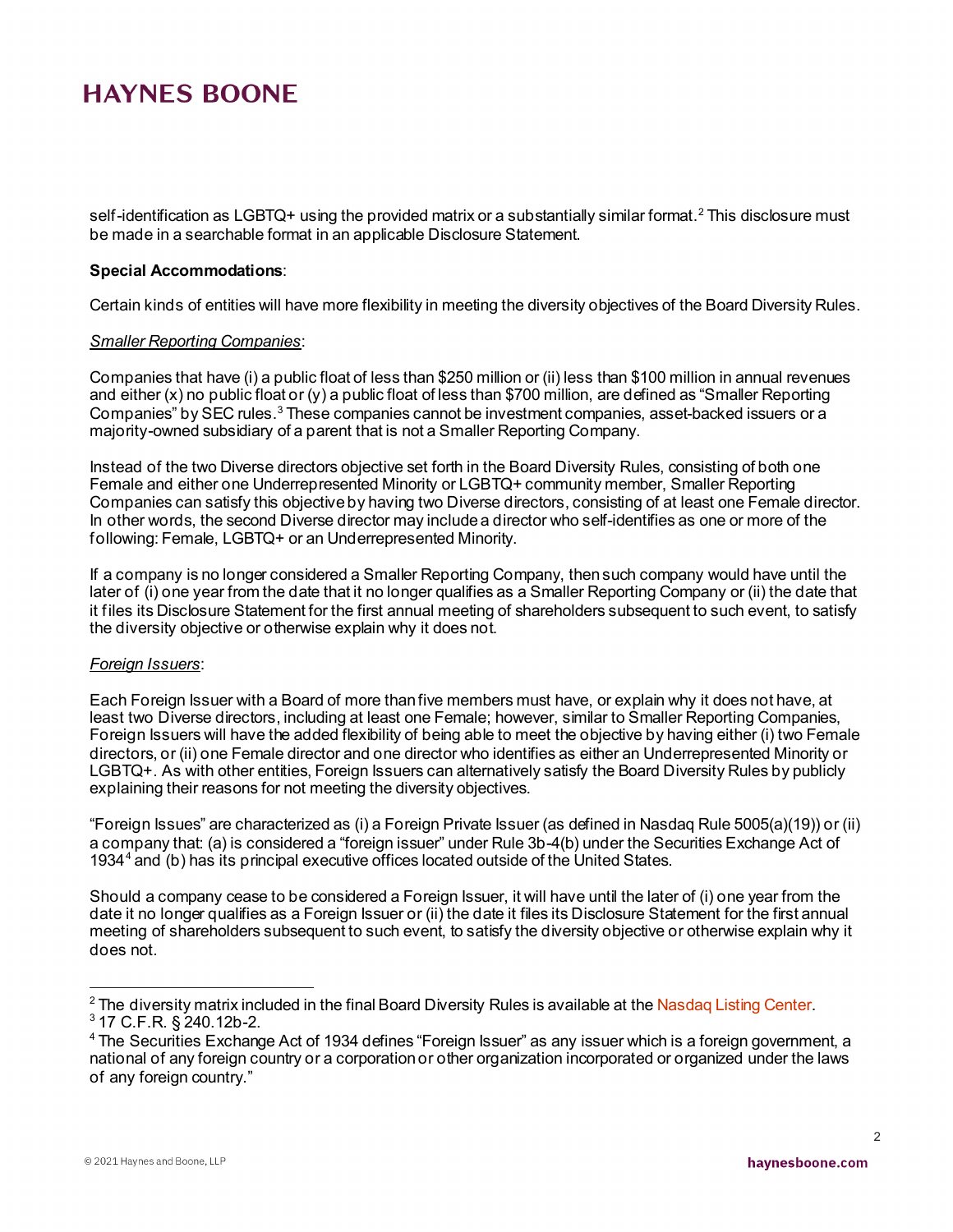#### *Smaller Board Companies*:

Companies with five or less directors on their board ("Smaller Board Companies") are only required to have one member of its Board who is Diverse. Additionally, if such a company has five members on its Board prior to becoming subject to the Board Diversity Rules, then it can add an additional sixth director who is Diverse in order to meet this objective, without falling out of the "Smaller Board Companies" category and subsequently needing to meet the original two Diverse director objectives. If, however, such a company increases the directors on its Board to more than six, then it will be subject to the full requirement of the Board Diversity Rules.

#### *Exempt Entities*:

Certain entities are exempt from having to comply with the requirements set forth in the Board Diversity Rules. Those entities include: (i) acquisition companies (SPACs); (ii) asset-backed issuers and other passive issuers; (iii) cooperatives; (iv) limited partnerships; (v) management investment companies; (vi) issuers of non-voting preferred securities, debt securities, and derivative securities that do not have equity securities listed on Nasdaq; and (vii) issuers of securities listed under the Nasdaq Rule 5700 series.

Note that while business development companies are management investment companies, they are not considered exempt entities, and are subject to the rules. Such companies are carved out of the definition of management investment companies and must comply with the Board Diversity Rules in full.

#### **Transition Periods**:

Other than newly listed companies (which will be subject to the Phase-In Periods discussed below), Nasdaqlisted companies must have:

- *At least one Diverse director* (or submit a Disclosure Statement of why they do not) by the later of (i) August 7, 2023 or (ii) the date the company files its Disclosure Statement for the company's annual 2023 shareholder meeting.
- *At least two Diverse directors* (or submit a Disclosure Statement of why they do not):
	- $\circ$  if listed on the Nasdaq Global Select Market or Nasdaq Global Market, by the later of (i) August 6, 2025 or (ii) the date the company files its Disclosure Statement for the company's annual 2025 shareholder meeting.
	- $\circ$  if listed on the Nasdaq Capital Market, by the later of (i) August 6, 2026 or (ii) the date the company files its Disclosure Statement for the company's annual 2026 shareholder meeting.

Further, such companies must also initially comply with the matrix disclosure portion of the Board Diversity Rules by one of the following applicable timeframes:

- if the company files its Disclosure Statement for 2022 before August 8, 2022 and does not include the required matrix therein, then by August 8, 2022;
- if the company files its Disclosure Statement for 2022 on or after August 8, 2022, then within one business day of filing such a statement; or
- if the company does not intend to file a Disclosure Statement for 2022, then by August 8, 2022, which should be posted on its website.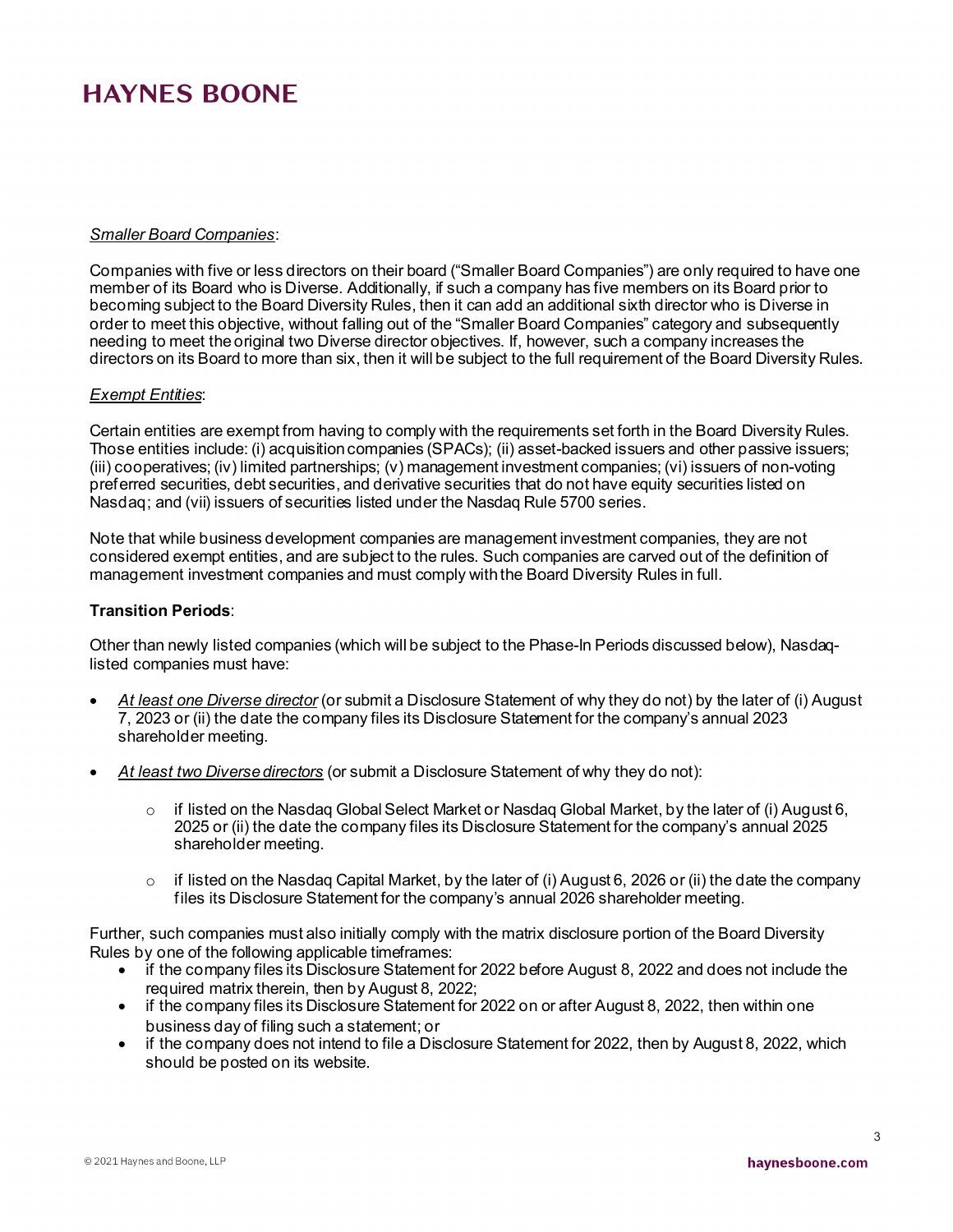Additionally, Smaller Board Companies, regardless of where they are listed, must comply (or submit a Disclosure Statement of why they have not complied) with the applicable rules by August 7, 2023.

#### **Phase-In Periods for Newly Listed Companies**:

Newly listed companies that were not otherwise previously subject to a substantially similar requirement of another national securities exchange must have:

- *At least one Diverse director* (or submit a Disclosure Statement of why they do not):
	- $\circ$  if listed on the Nasdaq Global Select Market or Nasdaq Global Market, by the later of (i) one year from the listing date or (ii) the date the company files a Disclosure Statement for the company's first annual shareholder meeting after its listing.

Companies newly listed on the Nasdaq Capital Market do not have the one Diverse director phase-in and instead must only meet the two Diverse directors objective timeline noted below.

- *At least two Diverse directors* (or submit a Disclosure Statement of why they not):
	- $\circ$  if listed on the Nasdaq Global Select Market or Nasdaq Global Market, by the later of (i) two years from the listing date or (ii) the date the company files its Disclosure Statement for the company's second annual shareholder meeting after its listing.
	- $\circ$  if listed on the Nasdaq Capital Market, by the later of (i) two years from its listing date or (ii) the date the company files its Disclosure Statement for the company's second annual shareholder meeting after its listing.

Further, Smaller Board Companies, regardless of listing tier, must have (or submit a Disclosure Statement of why they do not have) at least one Diverse director by the later of (i) two years from the listing date or (ii) the date the company files its Disclosure Statement for the company's second annual shareholder meeting after its listing.

Additionally, newly listed companies must fully comply with the disclosure requirements of the Board Diversity Rules by publishing the statistical information as populated in the matrix noted in the section above within one year of its listing date.

#### **Cure and Grace Periods**:

The Board Diversity Rules provide for grace and cure periods for certain situations. If a Nasdaq-listed company does not comply with the diversity objectives and fails to provide the disclosure required or fails to hold an annual meeting of shareholders during the applicable periods set forth in the rules (circumventing the disclosure requirement), the Nasdaq Listing Qualifications Department will notify the company that it has until the later of (i) 180 days from the event that caused the deficiency or (ii) until its next annual shareholder meeting, to cure the deficiency either by meeting the diversity objectives or making the required Disclosure Statement.

The Board Diversity Rules provide further flexibility for a company that previously met the diversity objectives within the applicable timeframes but ceases to meet those objectives due to a Board vacancy. In such case, the